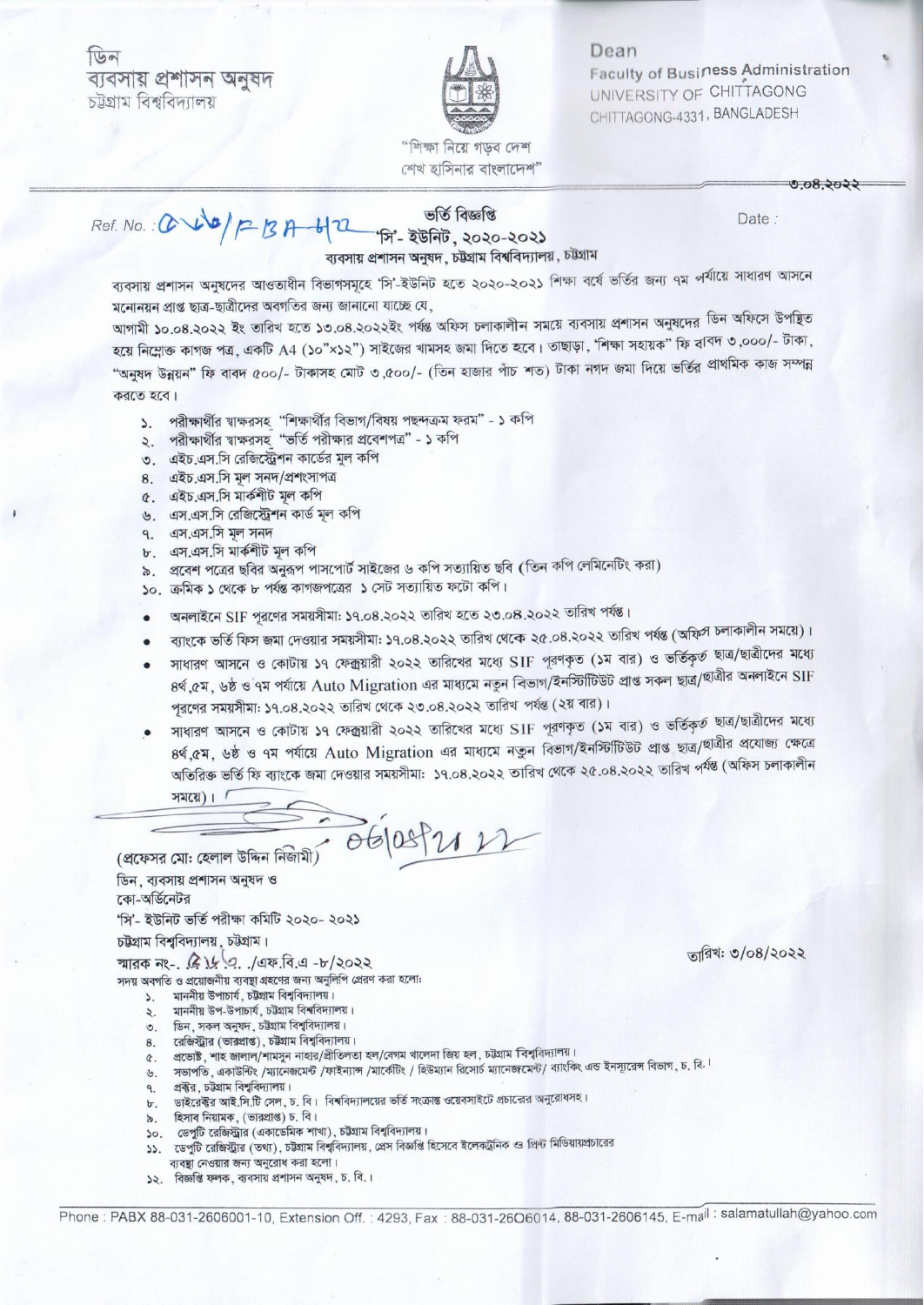| <b>Exam Roll</b> | Name                            | <b>Merit</b> | <b>Department</b>   | <b>Status</b> |
|------------------|---------------------------------|--------------|---------------------|---------------|
| 301781           | <b>SUBAT TAHSIN</b>             | 4            | Dept. of Finance    | Admitted (1)  |
| 301057           | <b>UMMUL WARA</b>               | 9            | Dept. of Finance    | Admitted (1)  |
| 311869           | MOHAMMED ABDULLAH AL FORHAD     | 11           | Dept. of Finance    | Admitted (1)  |
| 304681           | <b>JANNATUN NOOR NAFISA</b>     | 15           | Dept. of Finance    | Admitted (1)  |
| 302992           | TARINA JAHAN RAIMA              | 16           | Dept. of Finance    | Admitted (1)  |
| 312037           | <b>EKRAM AHMED SIZZLE</b>       | 18           | Dept. of Finance    | Admitted (1)  |
| 306920           | AHANAF SIDDIQUE RISHTA          | 21           | Dept. of Finance    | Admitted (1)  |
| 300126           | <b>SYEDA NISHAT TASNIM</b>      | 28           | Dept. of Finance    | Admitted (1)  |
| 305938           | MOHAMMAD JOYNAL ABEDIN          | 36           | Dept. of Finance    | Admitted (1)  |
| 306044           | AYESHA KHATUN TINNI             | 52           | Dept. of Accounting | Admitted (1)  |
| 309215           | <b>SAKLIMA AKTER</b>            | 56           | Dept. of Finance    | Admitted (1)  |
| 313660           | OHIDUL ALAM RAYHAN              | 69           | Dept. of Finance    | Admitted (1)  |
| 310045           | MINHAJ SHAFI SHEHAB             | 70           | Dept. of Finance    | Admitted (1)  |
| 311567           | SAYEDA JANNATUL FERDOUS ROWSHNI | 71           | Dept. of Finance    | Admitted (1)  |
| 309672           | MD. MOMINUL HAQUE SHUVO         | 73           | Dept. of Finance    | Admitted (1)  |
| 310073           | <b>MD.MIZAN</b>                 | 76           | Dept. of Finance    | Admitted (1)  |
| 309223           | <b>JANNATUL FERDOUS TARIN</b>   | 78           | Dept. of Accounting | Admitted (1)  |
| 304718           | <b>ASMA KHATUN</b>              | 81           | Dept. of Accounting | Admitted (1)  |
| 312565           | MEHERUN NESA AFRIN              | 84           | Dept. of Finance    | Admitted (1)  |
| 300111           | SHAFKAT IBNE PARVEZ             | 87           | Dept. of Finance    | Admitted (1)  |
| 302257           | <b>KAZI ABDUS SAMI</b>          | 91           | Dept. of Finance    | Admitted (1)  |
| 302673           | <b>SHEMANTI DAS</b>             | 93           | Dept. of Finance    | Admitted (1)  |
| 312014           | MD. RAIHAN CHOWDHURY            | 94           | Dept. of Finance    | Admitted (1)  |
| 301746           | SYEDA NAZIA NISHAT ANISA        | 95           | Dept. of Finance    | Admitted (1)  |
| 301534           | MAHAMUDUL HOQUE                 | 97           | Dept. of Finance    | Admitted (1)  |
| 307462           | <b>IMTIAJ MAHAMUD SABID</b>     | 98           | Dept. of Finance    | Admitted (1)  |
| 304897           | MOHAMMAD MOHSHIN MEAH           | 101          | Dept. of Finance    | Admitted (1)  |
| 301687           | <b>ARWA MONSUR</b>              | 103          | Dept. of Finance    | Admitted (1)  |
| 306494           | <b>SANJIDA RASHID</b>           | 105          | Dept. of Finance    | Admitted (1)  |
| 312239           | <b>LOTFUR RAHAMAN</b>           | 106          | Dept. of Finance    | Admitted (1)  |
| 307083           | MOHESNA BEGUM                   | 112          | Dept. of Finance    | Admitted (1)  |
| 307844           | <b>TANJUM ISLAM</b>             | 124          | Dept. of Finance    | Admitted (1)  |
| 309264           | <b>SAIRA RAHAMAN</b>            | 125          | Dept. of Finance    | Admitted (1)  |
| 305275           | <b>ATIQUR RAHMAN</b>            | 128          | Dept. of Finance    | Admitted (1)  |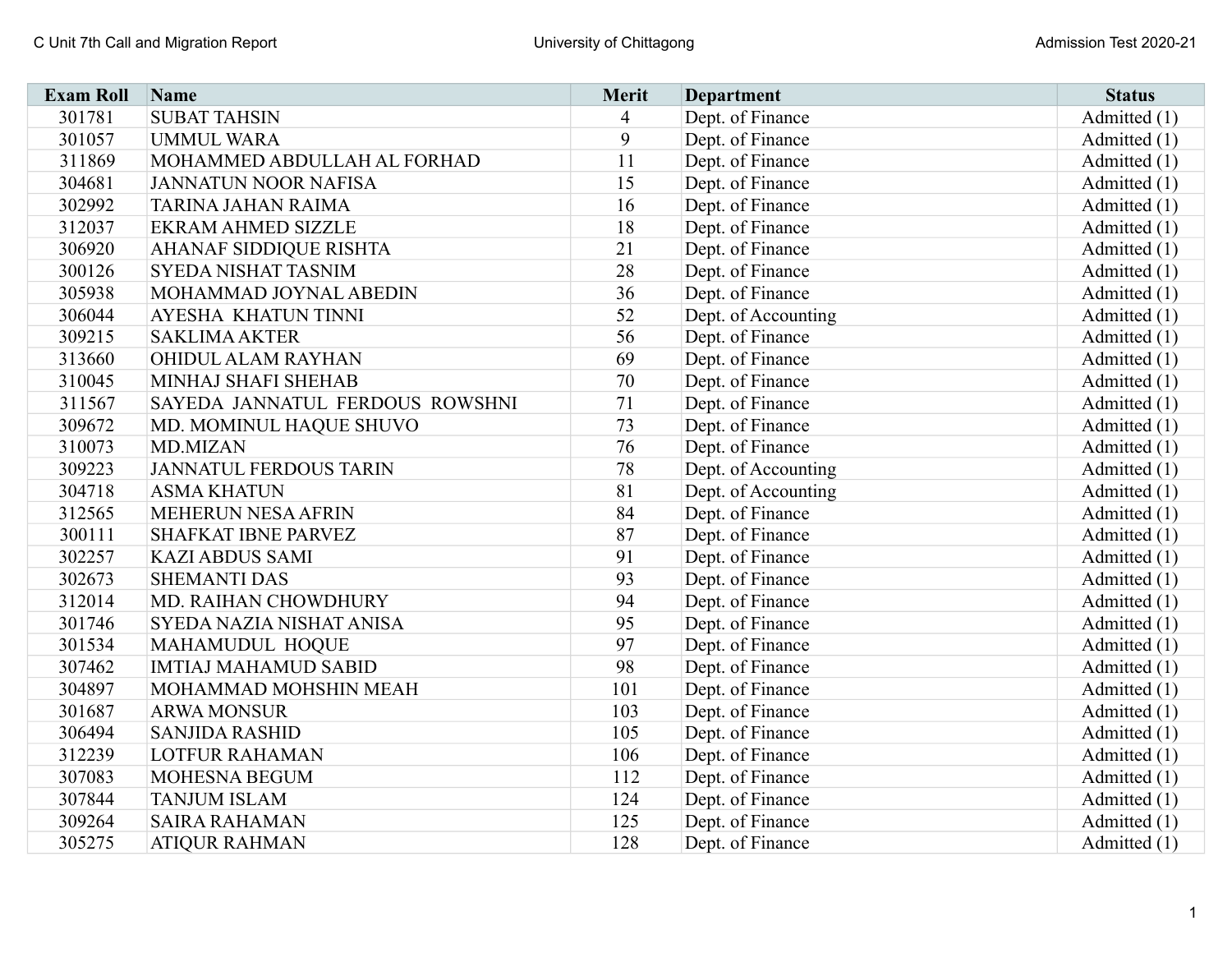| <b>Exam Roll</b> | <b>Name</b>                   | <b>Merit</b> | <b>Department</b>                   | <b>Status</b>  |
|------------------|-------------------------------|--------------|-------------------------------------|----------------|
| 305953           | <b>ZARIN NUDAR AZIM</b>       | 131          | Dept. of Finance                    | Admitted (1)   |
| 306545           | MONTASIR MAHMUD EBTISAM       | 133          | Dept. of Accounting                 | Admitted (1)   |
| 306483           | <b>REPSON BARUA</b>           | 134          | Dept. of Finance                    | Admitted (1)   |
| 305752           | <b>EKRAM HOSSAIN</b>          | 137          | Dept. of Accounting                 | Admitted (1)   |
| 301096           | <b>MD SAFI UDDIN</b>          | 140          | Dept. of Finance                    | Admitted (1)   |
| 303897           | <b>NOBEL DEY</b>              | 143          | Dept. of Finance                    | Admitted (1)   |
| 302506           | <b>SHAHRIAR HOSSAIN</b>       | 148          | Dept. of Finance                    | Admitted (1)   |
| 301267           | <b>TASNIM SIDDIQUA</b>        | 149          | Dept. of Finance                    | Admitted (1)   |
| 313005           | <b>FABIANA ZAMAN</b>          | 151          | Dept. of Finance                    | Admitted (1)   |
| 306243           | <b>TRIBANI DUTTA</b>          | 153          | Dept. of Finance                    | Admitted (1)   |
| 302280           | SYEDA NOWSHIN ZAMAN           | 154          | Dept. of Finance                    | Admitted (1)   |
| 304975           | <b>BISHNU DATTA</b>           | 155          | Dept. of Finance                    | Admitted $(1)$ |
| 306947           | MD. KAWSAR ALAM TASIN         | 156          | Dept. of Finance                    | Admitted (1)   |
| 312133           | <b>JESMIN AKTHER</b>          | 157          | Dept. of Marketing                  | Admitted (1)   |
| 303255           | <b>AMIT DEY</b>               | 161          | Dept. of Finance                    | Admitted (1)   |
| 309685           | <b>TRINA BAIDYA</b>           | 162          | Dept. of Finance                    | Admitted (1)   |
| 311699           | PUSHPITA BHATTACHARJEE        | 164          | Dept. of Finance                    | Admitted (1)   |
| 311146           | SUBRINA SHAHRIN SHIFA         | 165          | Dept. of Finance                    | Admitted (1)   |
| 302641           | <b>ISRAT JAHAN TABITA</b>     | 167          | Dept. of Accounting                 | Admitted (1)   |
| 306285           | <b>JANNATUL FERDOUS</b>       | 172          | Dept. of Finance                    | Migrated $(1)$ |
| 303152           | <b>MAHAMUDA AKTHER</b>        | 176          | Dept. of Finance                    | Migrated $(1)$ |
| 312495           | ROMANA AFRIN JOBEDA           | 178          | Dept. of Marketing                  | Admitted (1)   |
| 309476           | MIFTAHUL JANNAT MISKAT        | 179          | Dept. of Accounting                 | Admitted (1)   |
| 303035           | MD. UJJAL HOSSEN              | 183          | Dept. of Accounting                 | Admitted (1)   |
| 305345           | <b>ISRAT JERIN</b>            | 186          | Dept. of Finance                    | Migrated $(1)$ |
| 309470           | <b>SAJID RAIHAN</b>           | 189          | Dept. of Finance                    | Migrated $(1)$ |
| 312088           | <b>REZIA SULTANA</b>          | 191          | Dept. of Finance                    | Migrated $(1)$ |
| 307881           | MOHAMMED JAHANGIR ALAM NOYON  | 196          | Dept. of Finance                    | Migrated $(1)$ |
| 308683           | AFRIN SULTANA SANJI           | 197          | Dept. of Accounting                 | Admitted (1)   |
| 300382           | HUMAIRA KHANAM                | 198          | Dept. of Finance                    | Migrated $(1)$ |
| 312301           | <b>TASMIN AKTER CHOWDHURY</b> | 203          | Dept. of Accounting                 | Admitted (1)   |
| 310393           | JANNATUL FERDOUS FARIHA       | 205          | Dept. of Finance                    | Migrated $(1)$ |
| 300663           | <b>SADIA RAHMAN</b>           | 207          | Dept. of Accounting                 | Admitted (1)   |
| 305267           | NAHID SULTANA TULTUL          | 208          | Dept. of Human Resources Management | Admitted (1)   |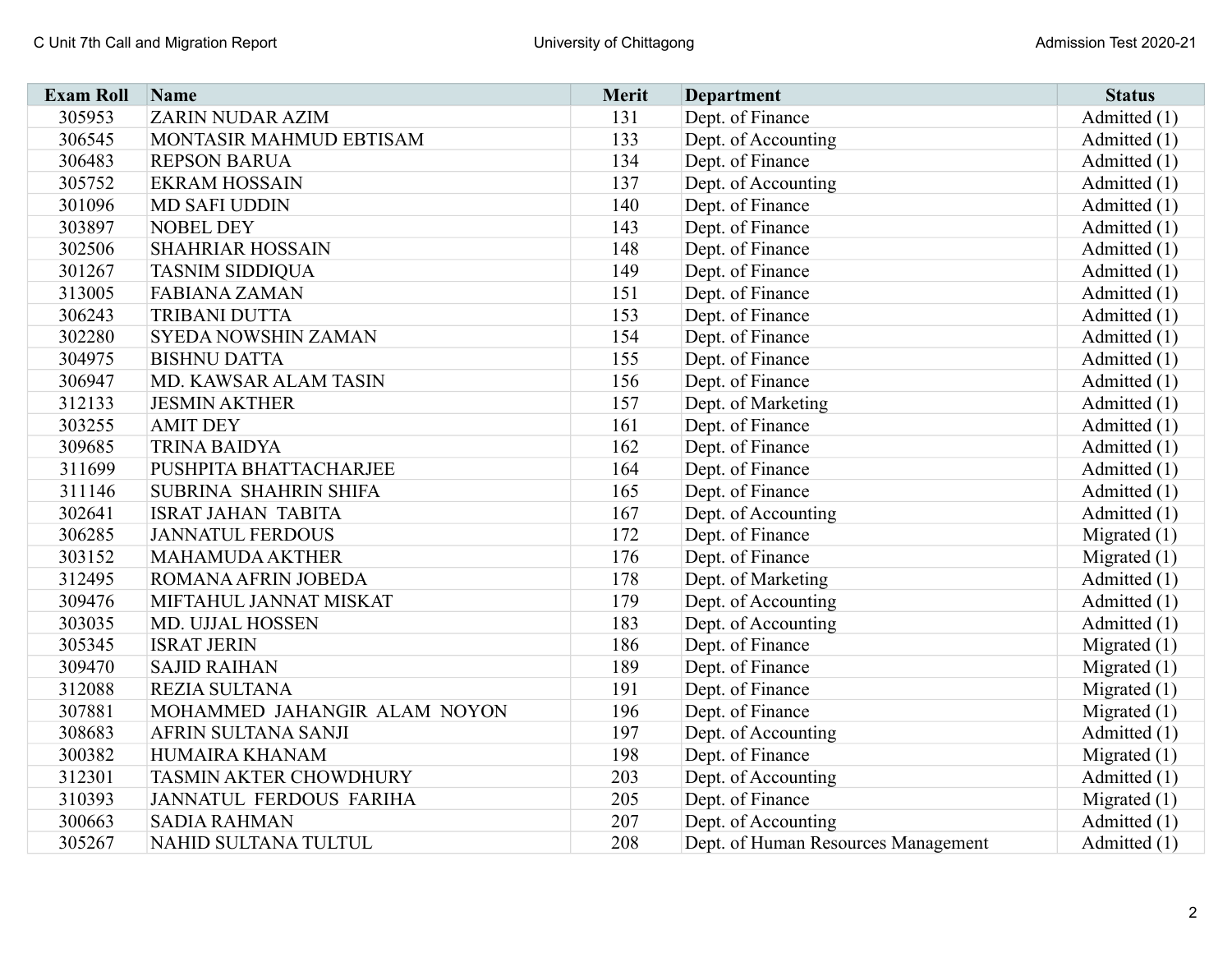| <b>Exam Roll</b> | Name                        | <b>Merit</b> | <b>Department</b>                   | <b>Status</b>  |
|------------------|-----------------------------|--------------|-------------------------------------|----------------|
| 308436           | <b>ISMAM ABEDIN</b>         | 210          | Dept. of Finance                    | Migrated $(1)$ |
| 306587           | <b>NAHID IBRAHIM HIMEL</b>  | 211          | Dept. of Finance                    | Migrated $(1)$ |
| 302710           | <b>DIPANTA NEOGI DIPTA</b>  | 214          | Dept. of Finance                    | Migrated $(1)$ |
| 303464           | <b>AFROJALIA</b>            | 216          | Dept. of Finance                    | Migrated $(1)$ |
| 312033           | <b>TAHMINA AKTER</b>        | 219          | Dept. of Finance                    | Migrated $(1)$ |
| 312669           | MOHAMMAD SHAFAAT JAMIL      | 221          | Dept. of Finance                    | Migrated (1)   |
| 309798           | MOHAMMED EYAS UDDIN TAMIM   | 223          | Dept. of Finance                    | Migrated $(1)$ |
| 309204           | <b>JANNATUN NESA CHUMKE</b> | 229          | Dept. of Finance                    | Migrated $(1)$ |
| 302374           | SHRABONI CHAKRABORTY        | 231          | Dept. of Marketing                  | Admitted (1)   |
| 309516           | <b>SAIKA FERDOUS</b>        | 233          | Dept. of Finance                    | Migrated $(1)$ |
| 310156           | <b>ARITRA MAZUMDER</b>      | 234          | Dept. of Finance                    | Migrated $(1)$ |
| 301649           | MD. ABU IMRAN SIDDIQUE      | 236          | Dept. of Finance                    | Migrated $(1)$ |
| 313717           | MD. SAYEB KHAN RAHAT        | 242          | Dept. of Finance                    | Migrated $(1)$ |
| 304039           | <b>SYEDA JAREEN SAGIR</b>   | 246          | Dept. of Accounting                 | Admitted (1)   |
| 305069           | <b>RAMIJ UDDIN</b>          | 247          | Dept. of Finance                    | Migrated (1)   |
| 311097           | <b>MD ZOBAYER HOSSAIN</b>   | 248          | Dept. of Finance                    | Migrated (1)   |
| 312017           | FARJANA YESMIN TUMPA        | 251          | Dept. of Finance                    | Migrated $(1)$ |
| 308712           | ISRAK JAKIA SULTANA IMA     | 255          | Dept. of Finance                    | Migrated $(1)$ |
| 303649           | TANZILA MOHSIN              | 259          | Dept. of Finance                    | Migrated $(1)$ |
| 306230           | <b>FAHIMA AKTER TINNY</b>   | 261          | Dept. of Accounting                 | Admitted (1)   |
| 310114           | NUSRAT JAHAN EVA.           | 265          | Dept. of Accounting                 | Migrated $(1)$ |
| 300501           | <b>ZUNEE BARUA</b>          | 267          | Dept. of Finance                    | Migrated $(1)$ |
| 311409           | <b>ROWNOK TABASSUM</b>      | 269          | Dept. of Accounting                 | Migrated (1)   |
| 313365           | <b>JANNATUL MAWA</b>        | 272          | Dept. of Finance                    | Migrated $(1)$ |
| 301674           | AMATULLAH UMAINA BUSHRA     | 273          | Dept. of Human Resources Management | Admitted (1)   |
| 304559           | MD. AMINUL ISLAM RIFAT      | 274          | Dept. of Finance                    | Migrated $(1)$ |
| 307979           | NADIA AFRIN NIMA            | 278          | Dept. of Accounting                 | Migrated $(1)$ |
| 308368           | MUNIZA NAMIRA AHMED         | 279          | Dept. of Finance                    | Migrated $(1)$ |
| 307410           | YESMIN AFROSE NADIA         | 282          | Dept. of Finance                    | Migrated (1)   |
| 300848           | FAHIMA AHMED MITHILA        | 286          | Dept. of Accounting                 | Migrated $(1)$ |
| 304947           | UMMA SAIMA LIMA             | 287          | Dept. of Marketing                  | Admitted (1)   |
| 303876           | <b>SURAIYA TARANUM</b>      | 288          | Dept. of Accounting                 | Migrated $(1)$ |
| 305815           | <b>ISRAT JAHAN</b>          | 292          | Dept. of Finance                    | Migrated $(1)$ |
| 300254           | MOHAMMED SADMAN ISLAM       | 299          | Dept. of Finance                    | Migrated $(1)$ |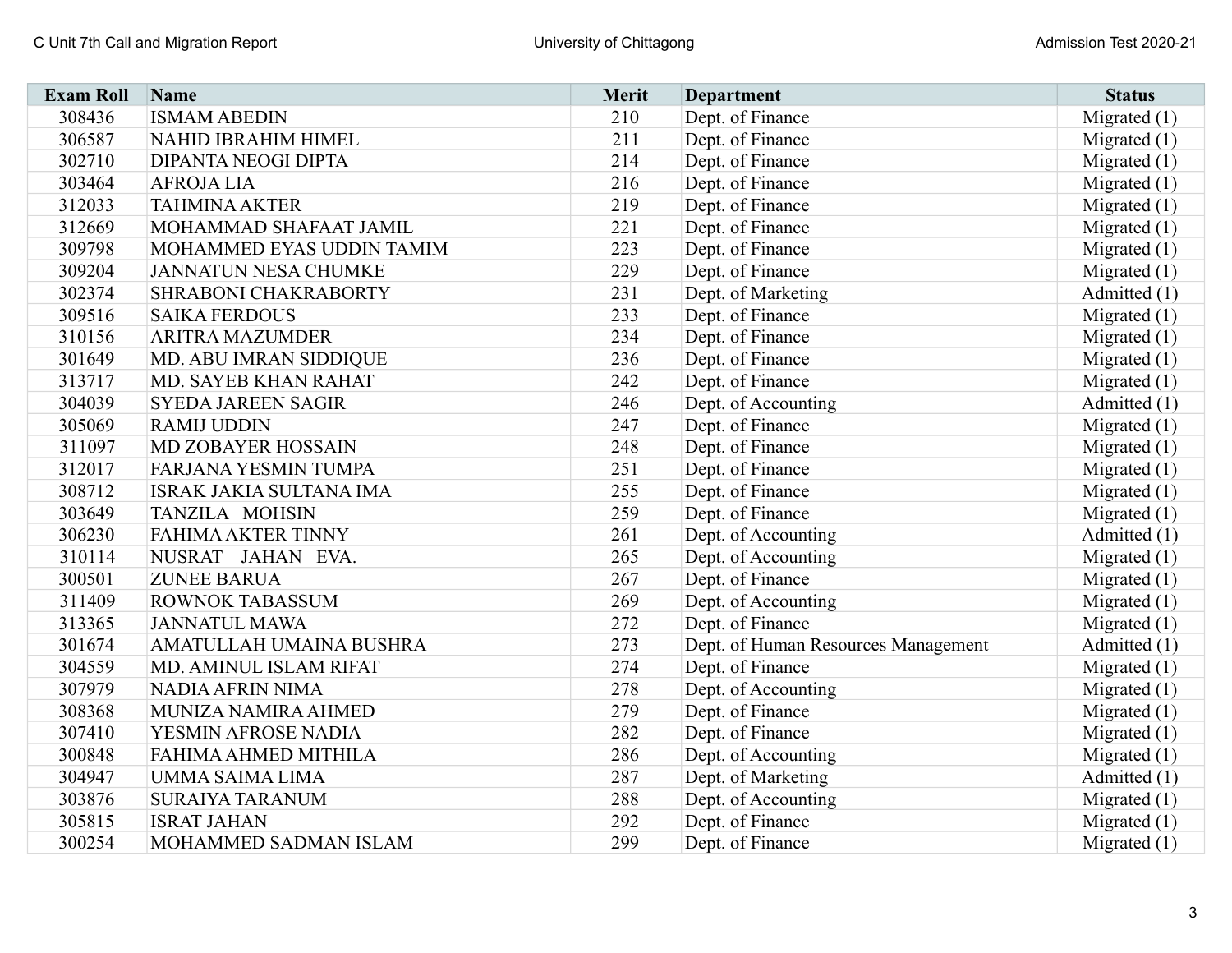| <b>Exam Roll</b> | Name                           | Merit | <b>Department</b>                   | <b>Status</b>  |
|------------------|--------------------------------|-------|-------------------------------------|----------------|
| 308403           | <b>RAKIB HOSSEN</b>            | 300   | Dept. of Finance                    | Migrated $(1)$ |
| 301660           | <b>IMRAN HOSSEN</b>            | 302   | Dept. of Finance                    | Migrated $(1)$ |
| 312760           | <b>RIJA AKTAR</b>              | 303   | Dept. of Finance                    | Migrated $(1)$ |
| 313326           | <b>MEHRUB HOSSAIN</b>          | 305   | Dept. of Finance                    | Migrated $(1)$ |
| 310644           | <b>BIBI MARIUM</b>             | 306   | Dept. of Finance                    | Migrated $(1)$ |
| 301476           | ABDULLAH MEHDI CHOWDHURY NAVID | 309   | Dept. of Finance                    | Migrated $(1)$ |
| 311129           | ADILA MAIMUNA RODOSHI          | 311   | Dept. of Finance                    | Migrated $(1)$ |
| 300660           | MOHAMMAD ATIQUE ULLAH          | 312   | Dept. of Finance                    | Migrated (1)   |
| 302368           | <b>ARNAB CHOWDHURY</b>         | 316   | Dept. of Finance                    | Migrated $(1)$ |
| 301713           | <b>JOYONTA DEY</b>             | 317   | Dept. of Finance                    | Migrated $(1)$ |
| 308238           | <b>UMMA KULSUM RIZA</b>        | 319   | Dept. of Accounting                 | Migrated $(1)$ |
| 302289           | MANASHI BARUA                  | 320   | Dept. of Finance                    | Migrated $(1)$ |
| 303550           | <b>MD. SAIFUR RAHMAN</b>       | 325   | Dept. of Accounting                 | Migrated $(1)$ |
| 313103           | MOHAMMAD ABRAR JAHIN KHAN      | 326   | Dept. of Finance                    | Migrated $(1)$ |
| 300712           | <b>TASRINA HOSSAIN</b>         | 327   | Dept. of Accounting                 | Migrated $(1)$ |
| 302848           | <b>FABLIHA SADIKA</b>          | 329   | Dept. of Finance                    | Migrated $(1)$ |
| 306284           | MD. HAMIM                      | 331   | Dept. of Finance                    | Migrated $(1)$ |
| 305789           | <b>RETU PARNA DAS</b>          | 333   | Dept. of Finance                    | Migrated $(1)$ |
| 313756           | <b>BIBI MORIAM FARZANA</b>     | 334   | Dept. of Accounting                 | Migrated $(1)$ |
| 304575           | <b>NOWSHIN SELIM</b>           | 336   | Dept. of Finance                    | Migrated (1)   |
| 308905           | MD. RAKIBUL ISLAM              | 338   | Dept. of Finance                    | Migrated $(1)$ |
| 306133           | <b>KAMRUN NAHAR LIZA</b>       | 339   | Dept. of Marketing                  | Admitted (1)   |
| 307249           | NUSRAT JAHAN PRIMA             | 343   | Dept. of Management                 | Admitted (1)   |
| 311643           | <b>RIPA DEY</b>                | 344   | Dept. of Marketing                  | Admitted (1)   |
| 304768           | MOHAMMED FABIAN ASHAB          | 345   | Dept. of Marketing                  | Admitted (1)   |
| 305384           | <b>ZIBRAN TAYEBI</b>           | 349   | Dept. of Accounting                 | Migrated $(1)$ |
| 308076           | MD. ABDUR RAHIM EMON           | 350   | Dept. of Accounting                 | Migrated $(1)$ |
| 303626           | MD. SHAHEDUL ISLAM             | 351   | Dept. of Accounting                 | Migrated $(1)$ |
| 308862           | <b>ISRAT JAHAN</b>             | 354   | Dept. of Human Resources Management | Admitted (1)   |
| 300763           | <b>ANKUR DAS</b>               | 358   | Dept. of Marketing                  | Admitted (1)   |
| 307945           | SANJIDA ISRAT MIM              | 362   | Dept. of Accounting                 | Migrated $(1)$ |
| 306532           | <b>ANISUR RAHMAN</b>           | 364   | Dept. of Accounting                 | Migrated $(1)$ |
| 303241           | MD. SHORIF GAZI                | 366   | Dept. of Accounting                 | Migrated $(1)$ |
| 313895           | <b>SHAIRA MUSLIM NOURIN</b>    | 367   | Dept. of Accounting                 | Migrated $(1)$ |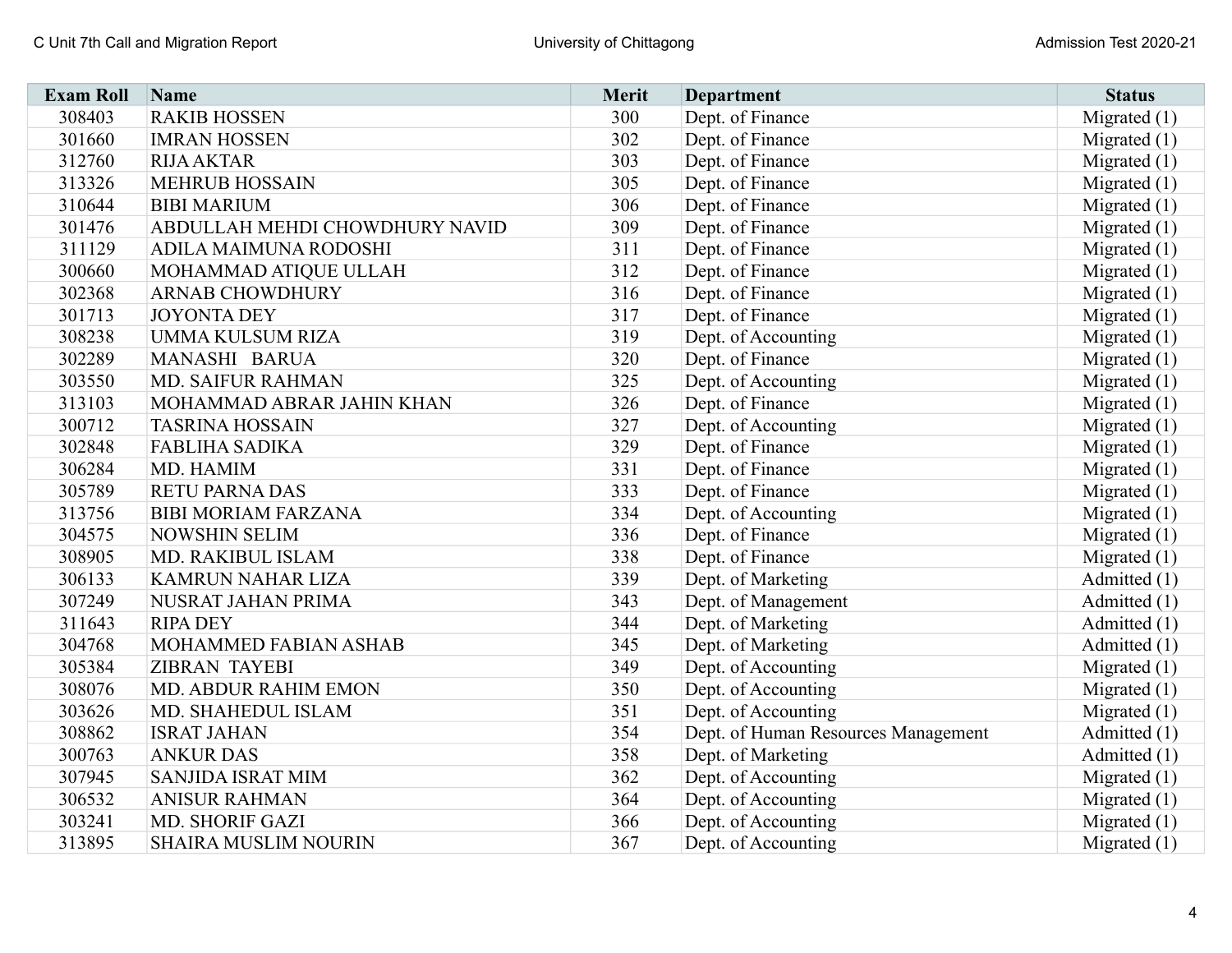| <b>Exam Roll</b> | <b>Name</b>                    | Merit | Department                          | <b>Status</b>  |
|------------------|--------------------------------|-------|-------------------------------------|----------------|
| 308524           | <b>TAMANNA AKTER</b>           | 370   | Dept. of Marketing                  | Admitted (1)   |
| 308606           | <b>SHUVA MAZUMDER</b>          | 378   | Dept. of Accounting                 | Migrated $(1)$ |
| 303797           | MD. RAFIUL AZMAIN              | 382   | Dept. of Accounting                 | Migrated $(1)$ |
| 303948           | SANJIDA KHANAM OWISHE          | 392   | Dept. of Marketing                  | Migrated $(1)$ |
| 304886           | <b>DIPA NANDI</b>              | 395   | Dept. of Accounting                 | Migrated $(1)$ |
| 306308           | <b>MONIR ULLAH</b>             | 396   | Dept. of Management                 | Admitted (1)   |
| 304889           | NUZHATUL KOWNINE               | 399   | Dept. of Accounting                 | Migrated $(1)$ |
| 313255           | <b>ZUNAIDUL ISLAM</b>          | 400   | Dept. of Accounting                 | Migrated $(1)$ |
| 311119           | <b>SADIA SULTANA</b>           | 404   | Dept. of Banking & Insurance        | Admitted (1)   |
| 301238           | MD. SHAKIL                     | 406   | Dept. of Management                 | Admitted (1)   |
| 300751           | <b>ALI HASAN SAIMON</b>        | 414   | Dept. of Accounting                 | Migrated $(1)$ |
| 305557           | <b>IMRAN HOSEN</b>             | 415   | Dept. of Accounting                 | Migrated $(1)$ |
| 311116           | <b>MD. ABDUR RAHMAN</b>        | 417   | Dept. of Management                 | Admitted (1)   |
| 307951           | MOSAMMAD AFRIN SULTANA MUNMUN  | 418   | Dept. of Human Resources Management | Admitted (1)   |
| 307565           | <b>MOFAZZEL KARIM</b>          | 419   | Dept. of Accounting                 | Migrated $(1)$ |
| 308928           | MOHAMMAD IRFAN UDDIN           | 420   | Dept. of Marketing                  | Migrated $(1)$ |
| 305806           | <b>TAJRIAN KHANOM TOMA</b>     | 421   | Dept. of Human Resources Management | Admitted (1)   |
| 304540           | <b>SUBAH TAHASIN</b>           | 422   | Dept. of Accounting                 | Migrated $(1)$ |
| 312718           | <b>ISRAT JAHAN</b>             | 427   | Dept. of Management                 | Admitted (1)   |
| 311597           | MOHAMMAD RAYHAN CHOWDHURY      | 428   | Dept. of Accounting                 | Migrated $(1)$ |
| 303252           | <b>PARVEZ HOSSEN</b>           | 431   | Dept. of Accounting                 | Migrated $(1)$ |
| 302929           | MD. SAZZAD HOSSEN IQBAL        | 434   | Dept. of Marketing                  | Migrated $(1)$ |
| 310926           | <b>ARPITA DUTTA</b>            | 435   | Dept. of Accounting                 | Migrated $(1)$ |
| 308393           | DIPANNITA ADHIKARY             | 437   | Dept. of Accounting                 | Migrated $(1)$ |
| 306510           | <b>MD JAMAN HOSSEN</b>         | 442   | Dept. of Accounting                 | Migrated $(1)$ |
| 302999           | MOHAMMAD HASAN UDDIN           | 443   | Dept. of Accounting                 | Migrated $(1)$ |
| 306858           | MOHAMMAD ROKIBUL HASAN MASRAFI | 446   | Dept. of Accounting                 | Migrated $(1)$ |
| 303259           | <b>SUMIA SULTANA HIMU</b>      | 448   | Dept. of Accounting                 | Migrated $(1)$ |
| 309279           | NIRJHARA ROY                   | 450   | Dept. of Accounting                 | Migrated $(1)$ |
| 304354           | <b>MARIA BINTE MUHIB</b>       | 452   | Dept. of Accounting                 | Migrated $(1)$ |
| 304895           | ANIKA TABASSUM.                | 456   | Dept. of Accounting                 | Migrated $(1)$ |
| 306728           | <b>NIPA DEY</b>                | 459   | Dept. of Accounting                 | Migrated $(1)$ |
| 305741           | <b>DOWLADUR RAHMAN</b>         | 460   | Dept. of Accounting                 | Migrated $(1)$ |
| 303642           | <b>ALI HASAN JUEL</b>          | 462   | Dept. of Management                 | Migrated $(1)$ |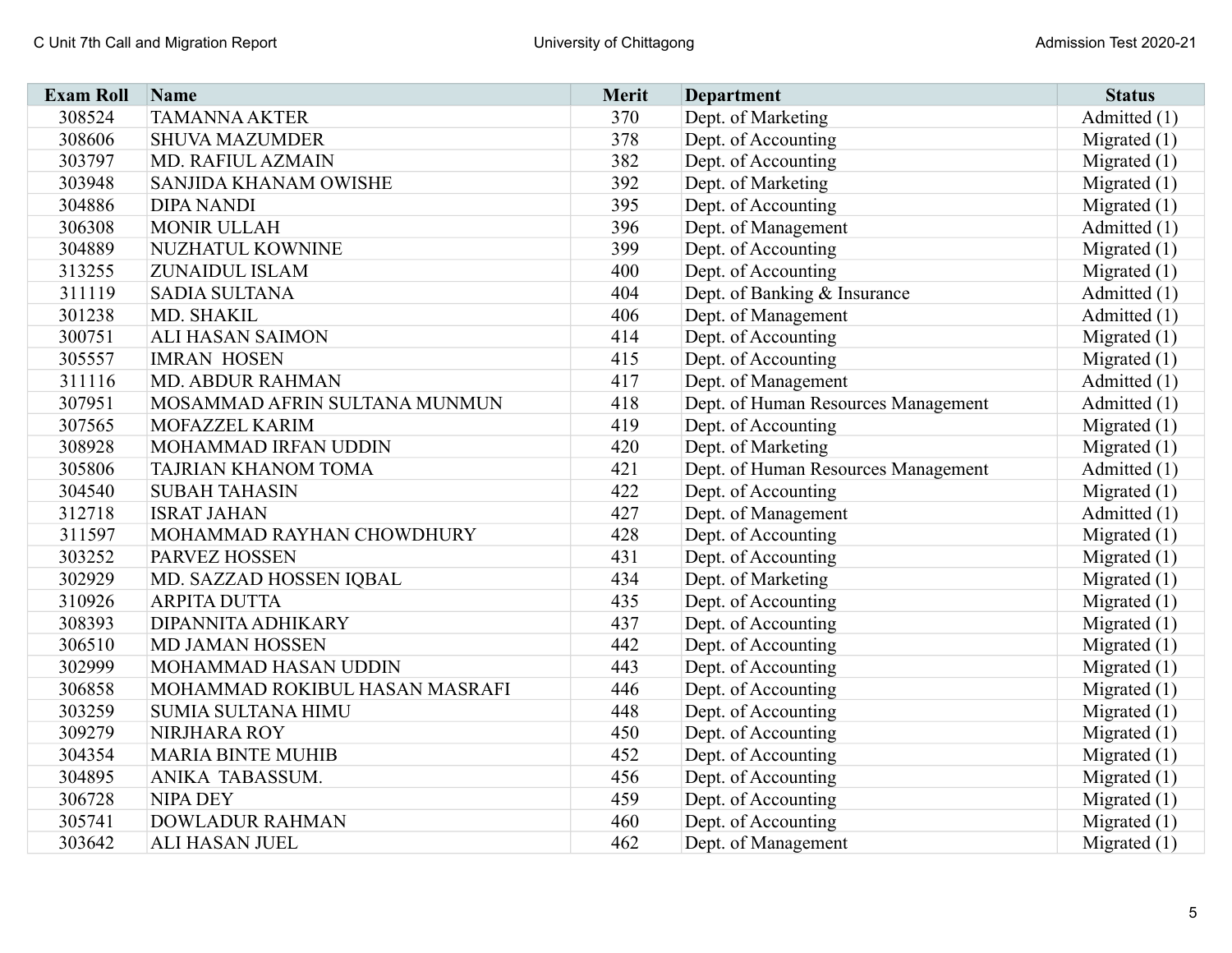| <b>Exam Roll</b> | <b>Name</b>               | Merit | <b>Department</b>                   | <b>Status</b>  |
|------------------|---------------------------|-------|-------------------------------------|----------------|
| 302581           | <b>MARIA SULTANA</b>      | 463   | Dept. of Management                 | Migrated $(1)$ |
| 309669           | <b>SUMAIYA MOSTAFA</b>    | 466   | Dept. of Accounting                 | Migrated $(1)$ |
| 309188           | NISHAT TABASSUM MAWLA     | 467   | Dept. of Accounting                 | Migrated $(1)$ |
| 306469           | MOHAMMAD SOHEL            | 469   | Dept. of Accounting                 | Migrated $(1)$ |
| 307766           | MOHAMMAD NAEEM UDDIN      | 470   | Dept. of Accounting                 | Migrated (1)   |
| 305223           | MOHAMMAD HASAN            | 471   | Dept. of Accounting                 | Migrated $(1)$ |
| 313592           | <b>SYED AZMAIN TAHER</b>  | 472   | Dept. of Marketing                  | Migrated $(1)$ |
| 308725           | <b>SHARMIN AKTER SIPA</b> | 476   | Dept. of Accounting                 | Migrated $(1)$ |
| 302545           | HOMAIRA JANNAT            | 478   | Dept. of Human Resources Management | Admitted (1)   |
| 301528           | SADIA ISLAM SUMAIYA       | 479   | Dept. of Accounting                 | Migrated $(1)$ |
| 304663           | <b>ISRAT JAHAN MOHUA</b>  | 480   | Dept. of Accounting                 | Migrated $(1)$ |
| 308181           | MD ARFATH UDDIN SIDDIQUE  | 482   | Dept. of Accounting                 | Migrated $(1)$ |
| 307294           | <b>JALIL AHAMMAD</b>      | 484   | Dept. of Accounting                 | Migrated $(1)$ |
| 301655           | MOHAMMAD NEWAZ UDDIN      | 485   | Dept. of Accounting                 | Migrated $(1)$ |
| 312015           | <b>SAKIBUL ISLAM</b>      | 486   | Dept. of Accounting                 | Migrated $(1)$ |
| 307372           | <b>MOST. SADIA AKTER</b>  | 487   | Dept. of Banking & Insurance        | Admitted (1)   |
| 311836           | <b>TANJIDA TAHER</b>      | 490   | Dept. of Accounting                 | Migrated $(1)$ |
| 313466           | NUZHAT TABASSUM           | 491   | Dept. of Management                 | Migrated $(1)$ |
| 307252           | MD. RAJU CHOWDHURY        | 492   | Dept. of Accounting                 | Migrated $(1)$ |
| 310704           | MD. SHAIDUR RAHMAN SHAWON | 494   | Dept. of Accounting                 | Migrated (1)   |
| 303664           | HUMYRA ALAM TANJILA       | 495   | Dept. of Accounting                 | Migrated $(1)$ |
| 303167           | MOST. SHIMU AKTHER        | 504   | Dept. of Management                 | Migrated $(1)$ |
| 311379           | <b>JANNATUL NAIMA</b>     | 505   | Dept. of Accounting                 | Migrated $(1)$ |
| 305882           | <b>SHORNA AKTER KOLI</b>  | 506   | Dept. of Accounting                 | Migrated $(1)$ |
| 313021           | G. M. SOLAIMAN            | 508   | Dept. of Accounting                 | Migrated $(1)$ |
| 306023           | <b>NUJHAT HASAN</b>       | 510   | Dept. of Accounting                 | Migrated $(1)$ |
| 306598           | <b>ARPITA SAHA</b>        | 512   | Dept. of Accounting                 | Migrated $(1)$ |
| 313661           | MD. MAHAFUJ AHAMMED       | 513   | Dept. of Accounting                 | Migrated $(1)$ |
| 300561           | <b>SADIA AFRIN RUNY</b>   | 515   | Dept. of Accounting                 | Migrated $(1)$ |
| 312929           | <b>FARJANA AFRIN</b>      | 516   | Dept. of Accounting                 | Migrated $(1)$ |
| 306452           | MOHAMMAD JAMSHEDUL ALAM   | 518   | Dept. of Accounting                 | Migrated $(1)$ |
| 305700           | MD.MAHMUDUL HASAN MURAD   | 523   | Dept. of Management                 | Migrated $(1)$ |
| 313710           | <b>MINHAZ UDDIN</b>       | 525   | Dept. of Accounting                 | Migrated $(1)$ |
| 304824           | PRANTO KUMAR SAHA         | 527   | Dept. of Accounting                 | Migrated $(1)$ |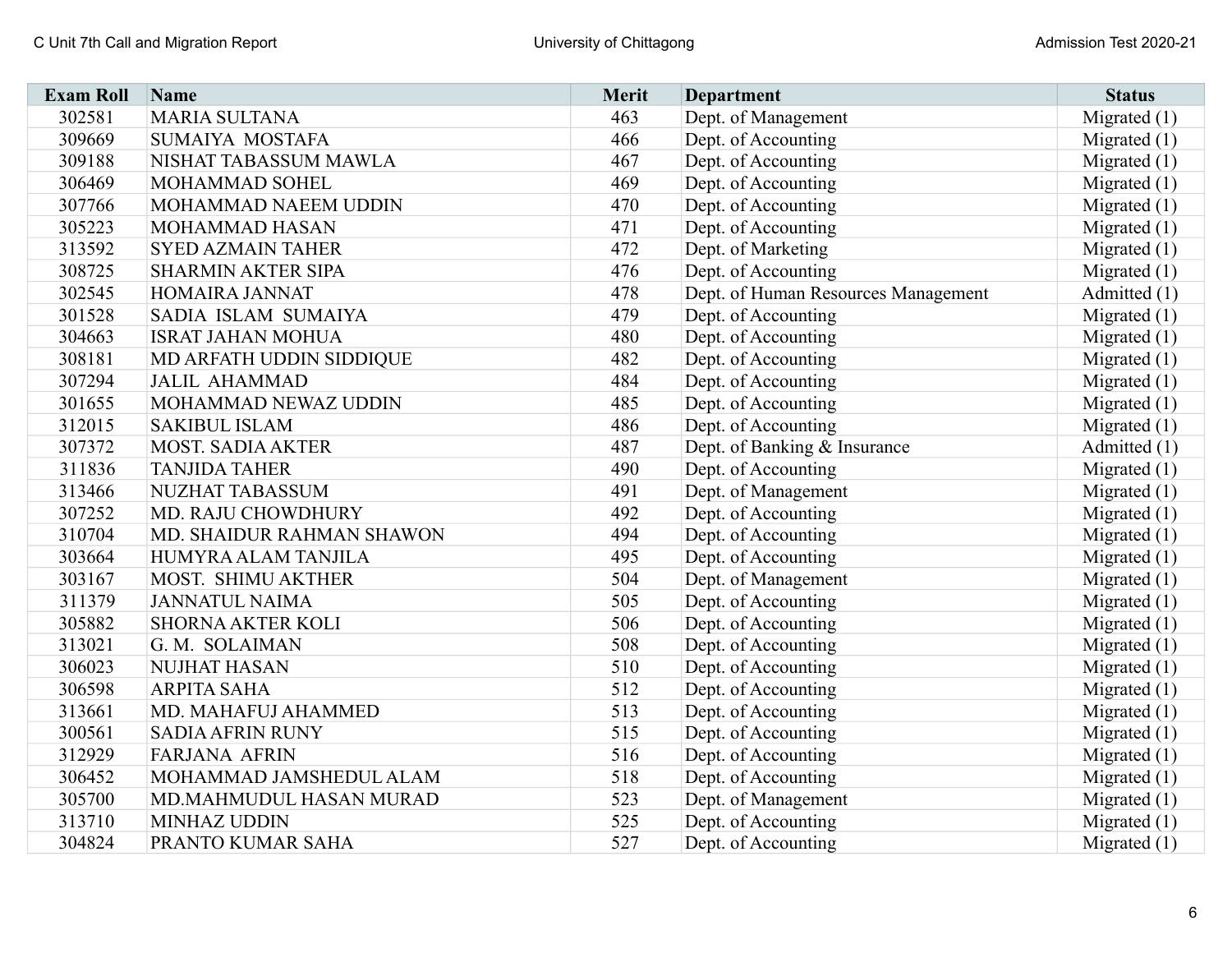| <b>Exam Roll</b> | <b>Name</b>                   | Merit | <b>Department</b>                   | <b>Status</b>  |
|------------------|-------------------------------|-------|-------------------------------------|----------------|
| 306317           | <b>FARHANA JANNAT</b>         | 528   | Dept. of Marketing                  | Migrated $(1)$ |
| 311623           | <b>AJOY SARKAR</b>            | 529   | Dept. of Accounting                 | Migrated $(1)$ |
| 305016           | MD. SAIMON ISLAM              | 530   | Dept. of Accounting                 | Migrated (2)   |
| 307162           | <b>SAMIN YASAR</b>            | 533   | Dept. of Human Resources Management | Migrated (1)   |
| 301398           | SAMIA JASHIM MONISHA          | 538   | Dept. of Accounting                 | Migrated (2)   |
| 303996           | SHEIKH MOHAMMAD SAHARIA SAMIR | 543   | Dept. of Accounting                 | Migrated (2)   |
| 302658           | MD. ABBAS UDDIN SAIKOT        | 547   | Dept. of Marketing                  | Migrated $(1)$ |
| 312606           | <b>SAHIN ALAM</b>             | 552   | Dept. of Marketing                  | Migrated $(1)$ |
| 302229           | MOHAMMAD AIYUB                | 553   | Dept. of Accounting                 | Migrated $(1)$ |
| 305167           | <b>MYSHARA HOSSAIN</b>        | 556   | Dept. of Management                 | Migrated $(1)$ |
| 306383           | <b>JANNATUL FERDAOUS</b>      | 557   | Dept. of Marketing                  | Migrated $(1)$ |
| 312631           | <b>MESHKAT BIN IDRIS</b>      | 564   | Dept. of Accounting                 | Admitted (2)   |
| 306902           | <b>AFIA SANJIDA</b>           | 566   | Dept. of Accounting                 | Admitted (2)   |
| 312507           | MOHAMMAD JASIM UDDIN          | 569   | Dept. of Accounting                 | Admitted (2)   |
| 301175           | <b>UMME SALMA TIHA</b>        | 570   | Dept. of Marketing                  | Admitted (2)   |
| 305030           | <b>FAHAD HOSSAIN</b>          | 574   | Dept. of Accounting                 | Admitted (2)   |
| 309003           | TAHRIMA BEGUM RESHMI          | 575   | Dept. of Management                 | Admitted (2)   |
| 310018           | <b>MEHEDY HASAN</b>           | 577   | Dept. of Marketing                  | Admitted (2)   |
| 305462           | MORIAM JAHAN SANJI            | 580   | Dept. of Management                 | Admitted (2)   |
| 308750           | <b>LOMIA RASHID</b>           | 582   | Dept. of Management                 | Admitted (2)   |
| 311558           | <b>AFRA ANJUM</b>             | 584   | Dept. of Human Resources Management | Admitted (2)   |
| 311529           | <b>JANNATUL NAYEEM</b>        | 585   | Dept. of Marketing                  | Admitted (2)   |
| 309757           | <b>HRIDOY KUMAR DEY</b>       | 586   | Dept. of Management                 | Admitted (2)   |
| 311256           | MD. IBRAHIM IBNE SALAHUDDIN   | 587   | Dept. of Management                 | Admitted (2)   |
| 301275           | <b>ASMA AKTER</b>             | 588   | Dept. of Marketing                  | Admitted (2)   |
| 304992           | ROKEYA BINTHE MUSLIM          | 590   | Dept. of Management                 | Admitted (2)   |
| 304170           | <b>KAZI SAHADAT HOSSAIN</b>   | 591   | Dept. of Marketing                  | Admitted (2)   |
| 311093           | MOHAMMAD ADNAN CHOWDHURY      | 596   | Dept. of Marketing                  | Admitted (2)   |
| 301101           | <b>RIYA BARUA</b>             | 597   | Dept. of Management                 | Admitted (2)   |
| 308316           | <b>NAFISA OURCY KADERY</b>    | 598   | Dept. of Marketing                  | Admitted (2)   |
| 301385           | MD. TOUHIDUL ALAM NAYEM       | 599   | Dept. of Marketing                  | Admitted (2)   |
| 307084           | SHAHARIAR MAHMUD RAHAT        | 600   | Dept. of Management                 | Admitted (2)   |
| 310592           | <b>UMME HAFSA</b>             | 602   | Dept. of Marketing                  | Admitted (2)   |
| 308136           | <b>TASLIME SARKAR</b>         | 605   | Dept. of Marketing                  | Admitted (2)   |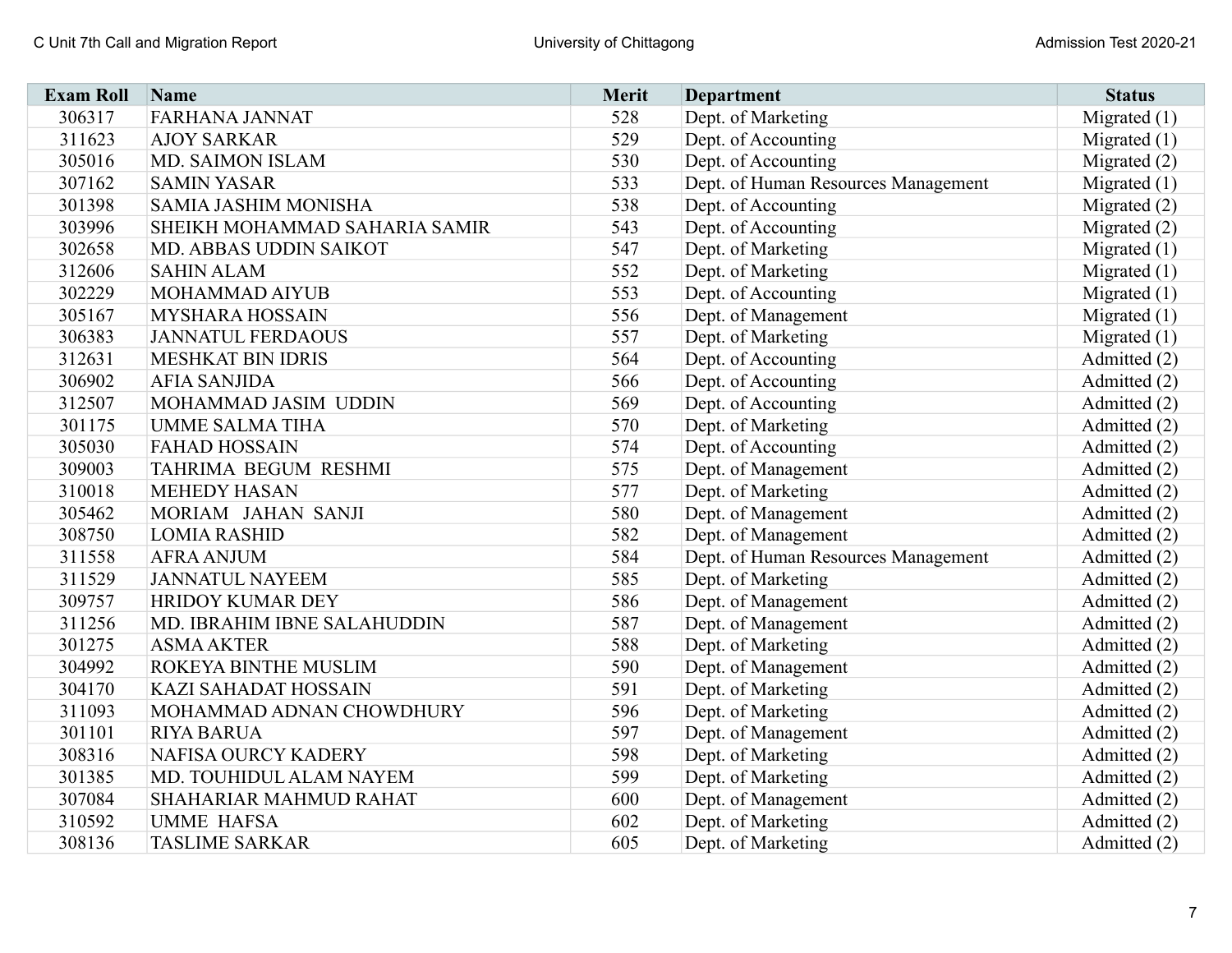| <b>Exam Roll</b> | Name                        | Merit | <b>Department</b>                   | <b>Status</b> |
|------------------|-----------------------------|-------|-------------------------------------|---------------|
| 310172           | MOHAMMAD MASUD              | 606   | Dept. of Marketing                  | Admitted (2)  |
| 309464           | MD. MONAIM HOSSAIN          | 607   | Dept. of Management                 | Admitted (2)  |
| 301194           | <b>FATEHA NAMNE NISA</b>    | 608   | Dept. of Marketing                  | Admitted (2)  |
| 311460           | <b>SADIA AFROZ</b>          | 610   | Dept. of Human Resources Management | Admitted (2)  |
| 309937           | <b>TASFIA TABASSUM</b>      | 614   | Dept. of Marketing                  | Admitted (2)  |
| 304411           | MD. EMON                    | 615   | Dept. of Management                 | Admitted (2)  |
| 300685           | <b>UMME TASNIM SADIA</b>    | 616   | Dept. of Marketing                  | Admitted (2)  |
| 312931           | ANAMIKA SINGHA              | 617   | Dept. of Management                 | Admitted (2)  |
| 303919           | <b>SAKLAIN MOSTAFA</b>      | 618   | Dept. of Marketing                  | Admitted (2)  |
| 308004           | <b>TURNA DHAR</b>           | 620   | Dept. of Marketing                  | Admitted (2)  |
| 302517           | MD. JOHIRUL ISLAM           | 621   | Dept. of Management                 | Admitted (2)  |
| 307276           | <b>SANJIDA HOQUE</b>        | 622   | Dept. of Marketing                  | Admitted (2)  |
| 302667           | <b>RABIUL HASAN</b>         | 624   | Dept. of Marketing                  | Admitted (2)  |
| 310655           | SAYEDA NASRIN SULTANA TANIA | 626   | Dept. of Management                 | Admitted (2)  |
| 304154           | <b>TASMIN AKTER</b>         | 631   | Dept. of Management                 | Admitted (2)  |
| 303579           | <b>SUSHMITA DAS</b>         | 633   | Dept. of Marketing                  | Admitted (2)  |
| 309218           | POLE AKTHER                 | 634   | Dept. of Management                 | Admitted (2)  |
| 302767           | ASHFIKA AHMED ASHA          | 636   | Dept. of Management                 | Admitted (2)  |
| 310591           | ABDULLAH-AL-NOMAN           | 638   | Dept. of Marketing                  | Admitted (2)  |
| 304166           | SIPTIA AZAM SAMIA           | 643   | Dept. of Marketing                  | Admitted (2)  |
| 313059           | MD. ABU SIAM                | 645   | Dept. of Management                 | Admitted (2)  |
| 313149           | <b>SHOBNOM JARIN SORNA</b>  | 652   | Dept. of Management                 | Admitted (2)  |
| 301422           | HUMAIRA ISLAM               | 653   | Dept. of Marketing                  | Admitted (2)  |
| 306089           | <b>UMMA HANI</b>            | 655   | Dept. of Marketing                  | Admitted (2)  |
| 309140           | MOHAMMAD FAHIM              | 657   | Dept. of Marketing                  | Admitted (2)  |
| 311466           | <b>SHOJIB MONDAL</b>        | 658   | Dept. of Marketing                  | Admitted (2)  |
| 300402           | <b>NAZIM UDDIN</b>          | 661   | Dept. of Marketing                  | Admitted (2)  |
| 310083           | <b>SAMIHA ALAM ISMITA</b>   | 662   | Dept. of Marketing                  | Admitted (2)  |
| 302446           | <b>MD RABIUL HOSSAIN</b>    | 664   | Dept. of Management                 | Admitted (2)  |
| 312262           | <b>RABBI ISLAM</b>          | 666   | Dept. of Management                 | Admitted (2)  |
| 307784           | <b>JANNATUL ABRAR</b>       | 669   | Dept. of Marketing                  | Admitted (2)  |
| 311138           | <b>TAJIYA MEHARIN</b>       | 670   | Dept. of Marketing                  | Admitted (2)  |
| 303186           | <b>ISHFAQ RAHMAN</b>        | 671   | Dept. of Marketing                  | Admitted (2)  |
| 312440           | <b>AMINA BEGUM</b>          | 672   | Dept. of Management                 | Admitted (2)  |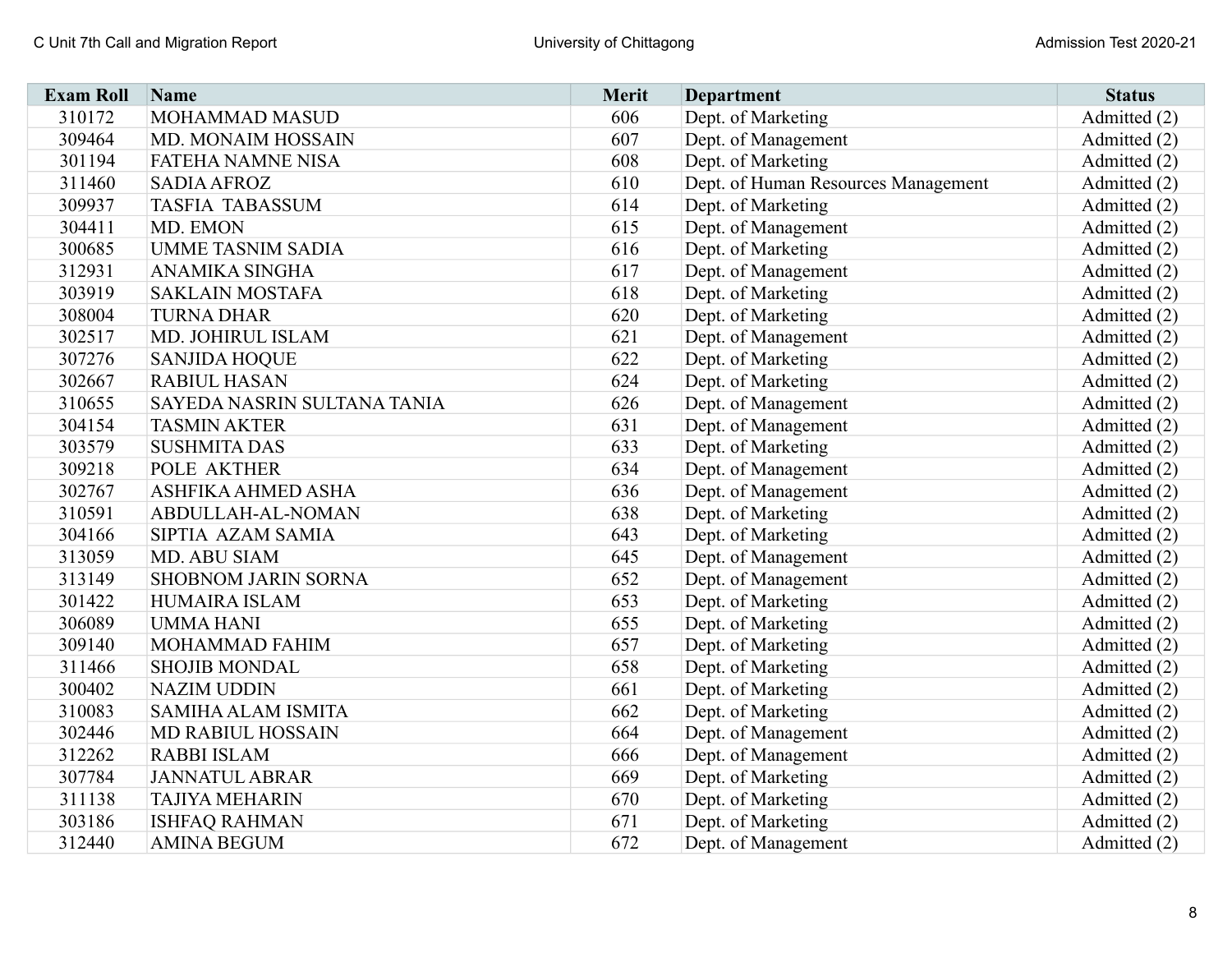| <b>Exam Roll</b> | <b>Name</b>                 | Merit | <b>Department</b>                   | <b>Status</b>  |
|------------------|-----------------------------|-------|-------------------------------------|----------------|
| 307759           | <b>NASRIN AKTER</b>         | 673   | Dept. of Marketing                  | Admitted (2)   |
| 306101           | <b>HRIDOY NATH</b>          | 674   | Dept. of Marketing                  | Admitted (2)   |
| 306470           | <b>SHAHIDUL ISLAM</b>       | 676   | Dept. of Management                 | Admitted (2)   |
| 308756           | <b>SAYEDA TASFIA AKTER</b>  | 677   | Dept. of Management                 | Admitted (2)   |
| 305808           | <b>FAHAMINA KAISHER</b>     | 678   | Dept. of Management                 | Admitted (2)   |
| 303470           | MOHAMMAD RAIHAN BIN MANSUR  | 679   | Dept. of Management                 | Admitted (2)   |
| 301467           | <b>JEBUNNESA AIRIN</b>      | 680   | Dept. of Human Resources Management | Admitted (2)   |
| 302979           | TANJINA SULTANA RIAN        | 681   | Dept. of Management                 | Admitted (2)   |
| 311549           | <b>TANJIDA AKTER</b>        | 682   | Dept. of Marketing                  | Admitted (2)   |
| 309372           | <b>SAEED TAMIM</b>          | 684   | Dept. of Management                 | Admitted (2)   |
| 301337           | MD.IMRAN HOSSEN MUFTI       | 685   | Dept. of Human Resources Management | Admitted (2)   |
| 305565           | KAZI MOHAIMINUL ISLAM AKIB  | 688   | Dept. of Marketing                  | Admitted (2)   |
| 303877           | <b>NYMA SIDDIQA</b>         | 694   | Dept. of Management                 | Admitted (2)   |
| 305080           | MOSAMMAT ASMA BINTE ZAHOOR  | 695   | Dept. of Marketing                  | Admitted (2)   |
| 304555           | <b>SYEDA TANBINA RAHMAN</b> | 696   | Dept. of Marketing                  | Admitted (2)   |
| 304979           | ALI ARMAN SAKIB             | 697   | Dept. of Management                 | Admitted (2)   |
| 301721           | <b>RAHELATUN NISA</b>       | 701   | Dept. of Human Resources Management | Admitted (2)   |
| 303204           | <b>MARUFA AKTHER POPY</b>   | 704   | Dept. of Management                 | Migrated (1)   |
| 310077           | SHEIKH MUBINUL ISLAM        | 708   | Dept. of Marketing                  | Migrated $(1)$ |
| 306723           | SHAHANAZ AKTHER TINA        | 709   | Dept. of Marketing                  | Migrated $(1)$ |
| 310908           | RUBAYET RUSHNAN KHAN        | 710   | Dept. of Marketing                  | Migrated $(1)$ |
| 303047           | <b>SAYED AHMED RASHED</b>   | 712   | Dept. of Marketing                  | Migrated $(1)$ |
| 306007           | HAFSA BINTE JAHED           | 713   | Dept. of Management                 | Migrated $(1)$ |
| 304756           | <b>JANNATUL FERDOUS</b>     | 714   | Dept. of Marketing                  | Migrated $(1)$ |
| 313167           | <b>BITHY DHAR</b>           | 716   | Dept. of Human Resources Management | Admitted (2)   |
| 310505           | PAYEL SAHA                  | 718   | Dept. of Marketing                  | Migrated $(1)$ |
| 302829           | RUBAYET HASNA FARUQUE       | 719   | Dept. of Marketing                  | Migrated $(1)$ |
| 303584           | <b>JANNATUL MARZAN JASY</b> | 720   | Dept. of Human Resources Management | Admitted (2)   |
| 310875           | KAZI SADIA SULTANA NISHAT   | 721   | Dept. of Management                 | Migrated $(1)$ |
| 307963           | AURPITA BHATTACHARJEE       | 723   | Dept. of Management                 | Migrated $(1)$ |
| 308992           | MD. TASLIM UDDIN RAJU       | 725   | Dept. of Management                 | Migrated $(1)$ |
| 312909           | <b>SAMIATUN NUR</b>         | 731   | Dept. of Human Resources Management | Admitted (2)   |
| 312608           | <b>TOWSIF UR RAHMAN</b>     | 732   | Dept. of Human Resources Management | Admitted (2)   |
| 300752           | <b>TANJILA AFRIN TARIN</b>  | 733   | Dept. of Management                 | Migrated $(1)$ |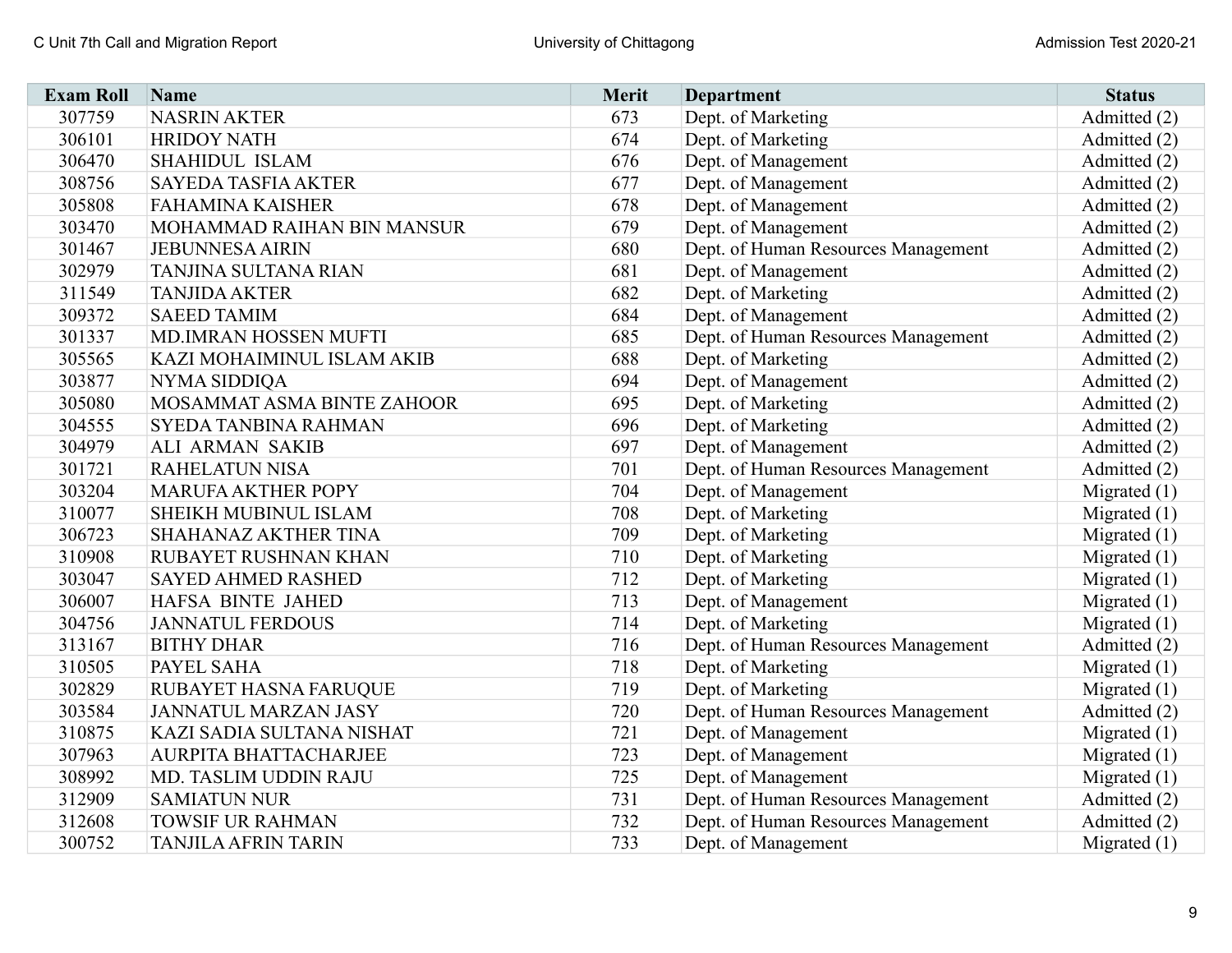| <b>Exam Roll</b> | <b>Name</b>                   | Merit | Department                          | <b>Status</b>  |
|------------------|-------------------------------|-------|-------------------------------------|----------------|
| 309346           | <b>TOWHEDUL ISLAM</b>         | 735   | Dept. of Management                 | Migrated $(1)$ |
| 310775           | <b>JASIA AKTER</b>            | 736   | Dept. of Marketing                  | Migrated $(1)$ |
| 305687           | <b>MD. OMAR FARUK</b>         | 737   | Dept. of Management                 | Migrated $(1)$ |
| 310273           | <b>TASNOVA TASRIN</b>         | 739   | Dept. of Management                 | Migrated $(1)$ |
| 308523           | FAIZA SULTANA                 | 741   | Dept. of Management                 | Migrated $(1)$ |
| 303613           | MUHAMMAD NASIF IBN AZAM       | 742   | Dept. of Management                 | Migrated $(1)$ |
| 313217           | MD. IBRAHIM KHALIL            | 743   | Dept. of Management                 | Migrated $(1)$ |
| 306596           | <b>NAIMA AKTER</b>            | 745   | Dept. of Management                 | Migrated $(1)$ |
| 301953           | <b>SIRAZUM MUNIRA</b>         | 746   | Dept. of Human Resources Management | Admitted (2)   |
| 309879           | MOHAYMIN NUR TAWSIF           | 748   | Dept. of Marketing                  | Migrated $(1)$ |
| 304424           | <b>NAHIAN OAZIHA</b>          | 752   | Dept. of Human Resources Management | Migrated $(1)$ |
| 306694           | SUMAIYA SULTANA POLY          | 753   | Dept. of Management                 | Migrated $(1)$ |
| 302137           | SUDARSHAN CHAKRABORTY         | 755   | Dept. of Management                 | Migrated $(1)$ |
| 304989           | MOHAIMENUL MAHIAN             | 759   | Dept. of Marketing                  | Migrated $(1)$ |
| 310906           | <b>AISHY BARUA</b>            | 760   | Dept. of Management                 | Migrated $(1)$ |
| 304308           | FAWJIYA KARIM SOMIYA          | 761   | Dept. of Management                 | Migrated $(1)$ |
| 311443           | MD. ROBIUL ISLAM              | 763   | Dept. of Human Resources Management | Migrated $(1)$ |
| 302321           | MD. ASHRAFUL ALOM ABIR        | 766   | Dept. of Management                 | Migrated $(1)$ |
| 308060           | ARAFAT MAHABUB CHOWDHURY TOHA | 769   | Dept. of Management                 | Migrated $(1)$ |
| 300395           | <b>SANJIDA AKTAR</b>          | 772   | Dept. of Banking & Insurance        | Admitted (2)   |
| 310814           | <b>NAZMUL MIA</b>             | 773   | Dept. of Marketing                  | Migrated $(1)$ |
| 300499           | <b>KANIZ FATEMA</b>           | 775   | Dept. of Marketing                  | Migrated $(1)$ |
| 300204           | <b>MD ABDUL HAMID</b>         | 776   | Dept. of Management                 | Migrated (1)   |
| 311017           | <b>ABDULLAH ALL MARUF</b>     | 778   | Dept. of Banking & Insurance        | Admitted (2)   |
| 307470           | <b>JOY CHAKRABORTY</b>        | 780   | Dept. of Management                 | Migrated $(1)$ |
| 308111           | <b>REZWANA TAJRIN</b>         | 783   | Dept. of Management                 | Migrated $(1)$ |
| 310498           | <b>SUMIYA RAHMAN</b>          | 788   | Dept. of Marketing                  | Migrated (1)   |
| 304545           | <b>SHIFAT TAHIM ERIN</b>      | 790   | Dept. of Banking & Insurance        | Admitted (2)   |
| 312776           | <b>SURAIYA YEASMIN</b>        | 792   | Dept. of Management                 | Migrated $(1)$ |
| 313392           | <b>KOLI AKTER</b>             | 793   | Dept. of Management                 | Migrated $(1)$ |
| 311263           | <b>TAHRIMA AHMED</b>          | 796   | Dept. of Management                 | Migrated $(1)$ |
| 308124           | <b>TANIM NUSRAT</b>           | 798   | Dept. of Marketing                  | Migrated $(1)$ |
| 313399           | ANISA IBNATE TABASUM          | 799   | Dept. of Banking & Insurance        | Admitted (2)   |
| 310103           | <b>NAJIA SULTANA</b>          | 800   | Dept. of Marketing                  | Migrated $(1)$ |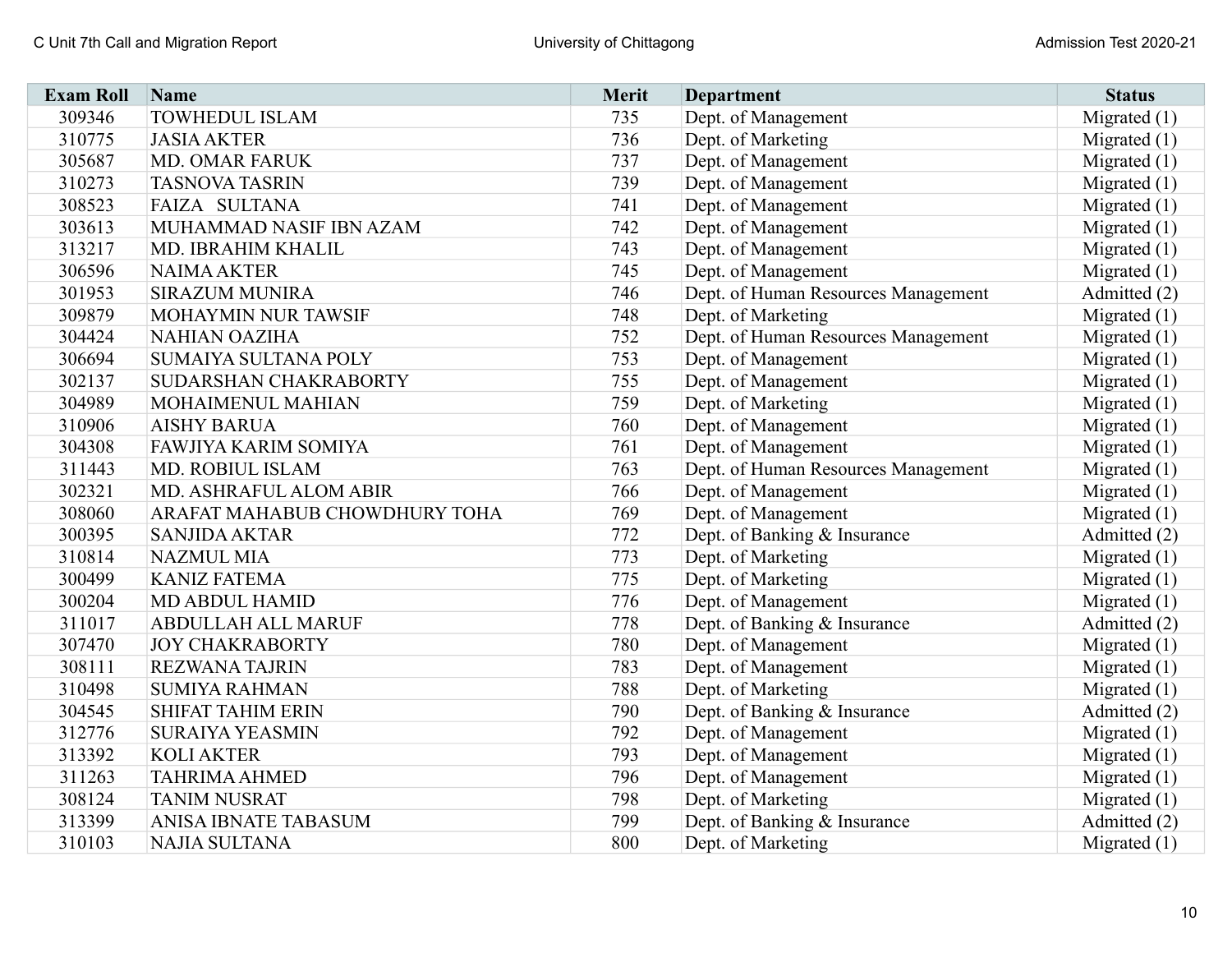| <b>Exam Roll</b> | <b>Name</b>                  | <b>Merit</b> | <b>Department</b>                   | <b>Status</b>  |
|------------------|------------------------------|--------------|-------------------------------------|----------------|
| 306524           | <b>SHAHIR MUNTASIR</b>       | 802          | Dept. of Marketing                  | Admitted (3)   |
| 309230           | FARHAT RAMISA CHOWDHURY      | 803          | Dept. of Human Resources Management | Admitted (3)   |
| 311329           | <b>AFSANA YEASMIN</b>        | 805          | Dept. of Marketing                  | Admitted (3)   |
| 310731           | MOHAMMAD NAZIM UDDIN         | 806          | Dept. of Marketing                  | Admitted (3)   |
| 307704           | <b>BADHON DEVI</b>           | 807          | Dept. of Marketing                  | Admitted (3)   |
| 310222           | <b>TANJIDA AKTHER</b>        | 808          | Dept. of Human Resources Management | Admitted (3)   |
| 305322           | SANJINA MAHABUB SAIMA        | 809          | Dept. of Human Resources Management | Admitted (3)   |
| 308952           | MUNTAHABIN ALAM              | 813          | Dept. of Marketing                  | Admitted (3)   |
| 310256           | <b>SHARMIN AKTER</b>         | 814          | Dept. of Marketing                  | Admitted (3)   |
| 308293           | MD. YEASIN ARAFAT            | 820          | Dept. of Human Resources Management | Admitted (3)   |
| 302709           | <b>FARIJA NOOR</b>           | 823          | Dept. of Human Resources Management | Admitted (3)   |
| 311331           | <b>AL-SAJIDUL ALAM SAEED</b> | 826          | Dept. of Human Resources Management | Admitted (3)   |
| 310283           | <b>ASMA ULFAT TASNIM</b>     | 830          | Dept. of Human Resources Management | Admitted (3)   |
| 313091           | <b>HASNA HENA JINUR</b>      | 833          | Dept. of Human Resources Management | Admitted (3)   |
| 302579           | MD. RAKIBUL HASAN SHARON     | 835          | Dept. of Marketing                  | Admitted (3)   |
| 310979           | <b>SAYMA AHAMED BITHI</b>    | 837          | Dept. of Marketing                  | Admitted (3)   |
| 309979           | SHADDHI CHOWDHURY            | 838          | Dept. of Human Resources Management | Admitted (3)   |
| 306993           | MOHAMMED MUFRATUL ISLAM      | 841          | Dept. of Marketing                  | Admitted (3)   |
| 312291           | MD. ARIFUL ISLAM ANTOR       | 846          | Dept. of Human Resources Management | Admitted (3)   |
| 303304           | ANUNNA CHAKRABORTY           | 847          | Dept. of Human Resources Management | Admitted (3)   |
| 303809           | <b>RAKIB HASAN</b>           | 848          | Dept. of Human Resources Management | Admitted (3)   |
| 300773           | SHATARUPA CHOWDHURY          | 850          | Dept. of Human Resources Management | Migrated $(1)$ |
| 302006           | <b>SHAH PORAN HOSSAIN</b>    | 853          | Dept. of Banking & Insurance        | Admitted (3)   |
| 309258           | <b>TAHAMINA</b>              | 855          | Dept. of Human Resources Management | Migrated $(1)$ |
| 300739           | <b>SAMIA SULTANA</b>         | 856          | Dept. of Banking & Insurance        | Admitted (3)   |
| 306519           | <b>AYESHA ISMAIL</b>         | 859          | Dept. of Banking & Insurance        | Admitted (3)   |
| 300257           | <b>ANIKA DUTTA ANI</b>       | 863          | Dept. of Human Resources Management | Migrated $(1)$ |
| 302119           | <b>ATA ULLAH</b>             | 866          | Dept. of Human Resources Management | Migrated $(1)$ |
| 311281           | <b>MD. TANVIR HASAN</b>      | 871          | Dept. of Human Resources Management | Migrated $(1)$ |
| 309974           | <b>FARJANA YESMIN</b>        | 875          | Dept. of Human Resources Management | Migrated $(1)$ |
| 313505           | <b>FARHAN TANVIR</b>         | 876          | Dept. of Banking & Insurance        | Admitted (3)   |
| 311646           | <b>IFFAT NAHAR TARANA</b>    | 882          | Dept. of Human Resources Management | Migrated $(1)$ |
| 300811           | <b>NAFIS UDDIN</b>           | 883          | Dept. of Human Resources Management | Migrated $(1)$ |
| 309486           | RUMAISA JANNAT RANI          | 885          | Dept. of Banking & Insurance        | Admitted (3)   |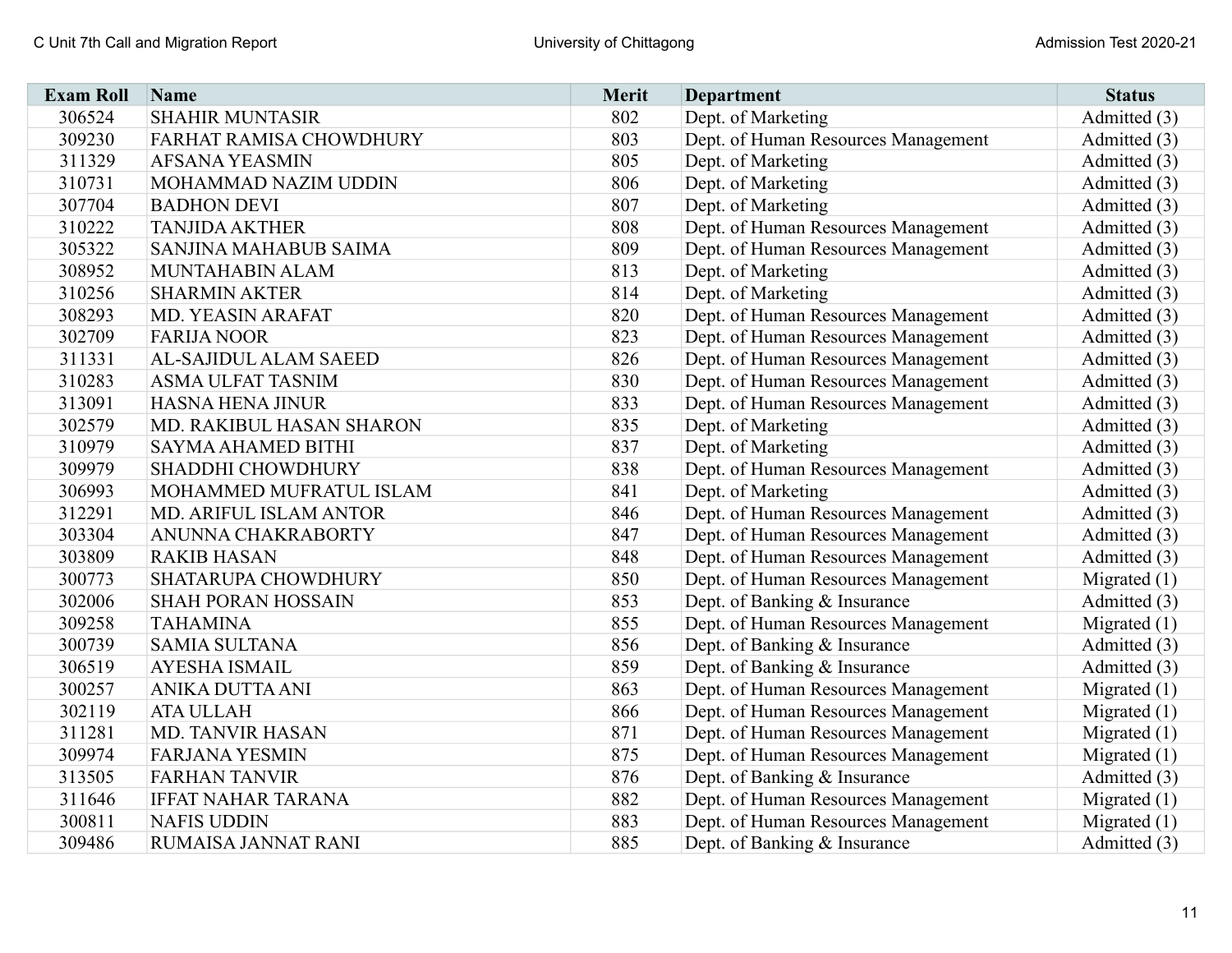| <b>Exam Roll</b> | Name                      | <b>Merit</b> | <b>Department</b>                   | <b>Status</b>  |
|------------------|---------------------------|--------------|-------------------------------------|----------------|
| 307045           | MST. MAHAFUZA RAHAT NOOR  | 886          | Dept. of Human Resources Management | Migrated $(1)$ |
| 312408           | HUMYRA AKTHER HERA        | 891          | Dept. of Human Resources Management | Migrated $(1)$ |
| 313877           | <b>HABIBULLAH MISBHA</b>  | 892          | Dept. of Human Resources Management | Migrated $(1)$ |
| 300996           | RICHI CHOWDHURY           | 893          | Dept. of Banking & Insurance        | Admitted (3)   |
| 313265           | MOHAMMAD SHIFAT UDDIN     | 895          | Dept. of Human Resources Management | Migrated $(1)$ |
| 306875           | MD. SAKIB HASAN           | 900          | Dept. of Human Resources Management | Migrated $(1)$ |
| 303498           | FAHAMEDA IBNAT NIKAT      | 903          | Dept. of Banking & Insurance        | Admitted (3)   |
| 308005           | <b>JANNATUL MAOYA</b>     | 904          | Dept. of Banking & Insurance        | Admitted (3)   |
| 310086           | <b>MD IMRAN SHAHED</b>    | 905          | Dept. of Banking & Insurance        | Admitted (3)   |
| 309095           | AFRINA AKTER RAIMA        | 907          | Dept. of Human Resources Management | Admitted (3)   |
| 304519           | <b>NAZMIN SULTANA</b>     | 909          | Dept. of Banking & Insurance        | Admitted (3)   |
| 301486           | <b>ISMAT JAHAN RITU</b>   | 910          | Dept. of Human Resources Management | Admitted (3)   |
| 313046           | <b>FERDOUS AKTER</b>      | 911          | Dept. of Human Resources Management | Admitted (3)   |
| 303359           | <b>ANISUR RAHAMAN</b>     | 916          | Dept. of Human Resources Management | Admitted (3)   |
| 304599           | PRITAM MITRA              | 918          | Dept. of Human Resources Management | Admitted (3)   |
| 306955           | SAMEEN RASHIQUE CHOUDHURY | 919          | Dept. of Banking & Insurance        | Admitted (3)   |
| 300580           | <b>UMMEY KOFAIRA</b>      | 921          | Dept. of Banking & Insurance        | Admitted (3)   |
| 312073           | <b>SHORMILA NUSRAT</b>    | 922          | Dept. of Human Resources Management | Migrated $(1)$ |
| 307286           | <b>JOBEDA AKTER JASY</b>  | 923          | Dept. of Banking & Insurance        | Admitted (3)   |
| 313063           | <b>MD. SUHAG RANA</b>     | 928          | Dept. of Banking & Insurance        | Admitted (3)   |
| 310274           | <b>TONMOY BONIK</b>       | 929          | Dept. of Banking & Insurance        | Admitted (3)   |
| 309976           | MOHAMMAD SHAZZAD HOSSAIN  | 930          | Dept. of Banking & Insurance        | Admitted (3)   |
| 300194           | <b>JUNAYED -UR- REZA</b>  | 935          | Dept. of Banking & Insurance        | Admitted (4)   |
| 306429           | <b>SABRINA SULTANA</b>    | 936          | Dept. of Banking & Insurance        | Admitted (4)   |
| 311127           | <b>SHOJIB SAHA</b>        | 937          | Dept. of Banking & Insurance        | Admitted (4)   |
| 305969           | <b>SAJEDA BEGUM</b>       | 940          | Dept. of Banking & Insurance        | Admitted (4)   |
| 307654           | MOHAMMAD RASEDUL ALAM     | 944          | Dept. of Banking & Insurance        | Admitted (4)   |
| 308092           | MD. MEHERAB AL HOSSAIN    | 946          | Dept. of Banking & Insurance        | Admitted (4)   |
| 301701           | <b>AZWAD ABRAR SALMAN</b> | 947          | Dept. of Banking & Insurance        | Admitted (4)   |
| 302747           | <b>AZIZUL HAKIM RIFAT</b> | 948          | Dept. of Banking & Insurance        | Admitted (4)   |
| 301710           | SHAFIQUL ISLAM SAIMUN     | 950          | Dept. of Banking & Insurance        | Admitted (4)   |
| 300909           | MD. JAWADUL KARIM         | 953          | Dept. of Banking & Insurance        | Admitted (4)   |
| 312378           | <b>ZIA UDDIN RIHAB</b>    | 955          | Dept. of Banking & Insurance        | Admitted (4)   |
| 311227           | NI ISR AT IAHAN           | 956          | Dent of Ranking & Insurance         | Admitted (4)   |